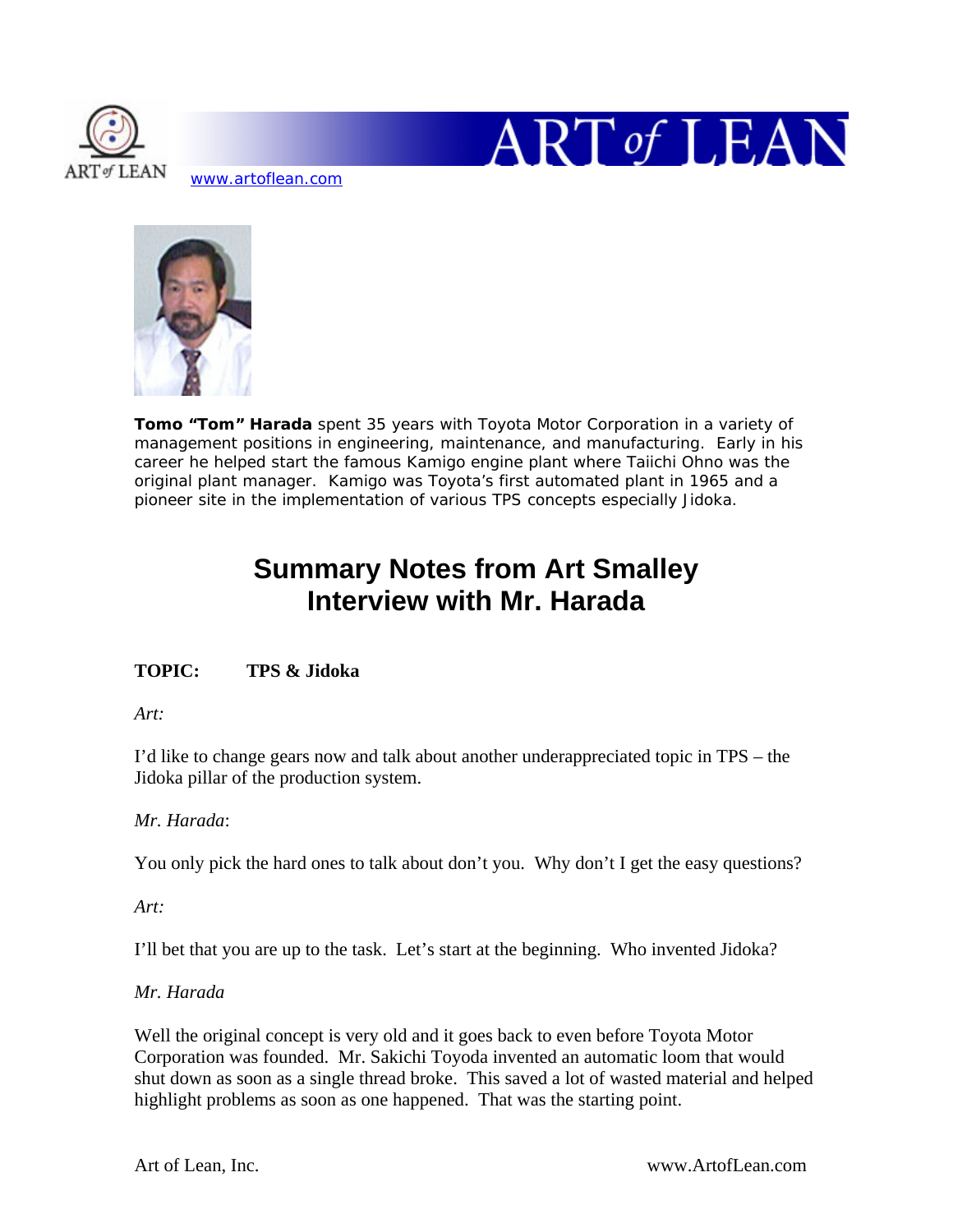# *Art:*

So how does this apply to TPS at Toyota?

# *Mr. Harada*

There are two different parts to Jidoka. The first meaning is to separate man from machine. It was normal in the original parent company for a single young woman to operate many machines since they were automated. So when Mr. Ohno came to the automotive company after WWII and saw one man operating one machine tool he thought that it was strange and inefficient. He embarked upon a path of breaking down the notion of one man one machine in the engine shops. Instead of "monitoring" machines the operator was to walk between two machine tools and keep them both up and running. Then three machines and four machines and so on.

The second part of Jidoka is of course the concept of building in 100% quality every time at the process and not inspecting it in later downstream. This means you have to have a highly capable process and know how to maintain all the key variables in the process so that a good part is made every time. If a problem occurs the machine should stop right away.

#### *Art*

Jidoka is critical to TPS. So why is Jidoka such a mystery pillar and less popular than JIT?

#### *Mr. Harada*

It is just a strange word that is hard to understand and define properly for starters. Even to us Japanese it is a difficult concept to explain and it does not translate into English very well. Jidoka is also not easy to see by the naked eye since it takes an expert to locate it in many processes. By way of contrast with JIT however even a beginner can see it since material is moving around, kanban cards can be seen, and the system is very fluid. Good Jidoka on the other hand is more static by nature and almost invisible to the untrained eye.

#### *Art*

Can you give us some different examples of Jidoka both visible and invisible?

#### *Mr. Harada*

The most obvious example is on the assembly lines of Toyota. If an operator sees a mistake he stops the line and the Team Leader has to hurry over and quickly diagnose what happened. Either he has to repair the part in line in one cycle or tag it for off line repair later and then problem solve why it happened. This example is easy to see and relies upon the skills of the people in the work area to function properly.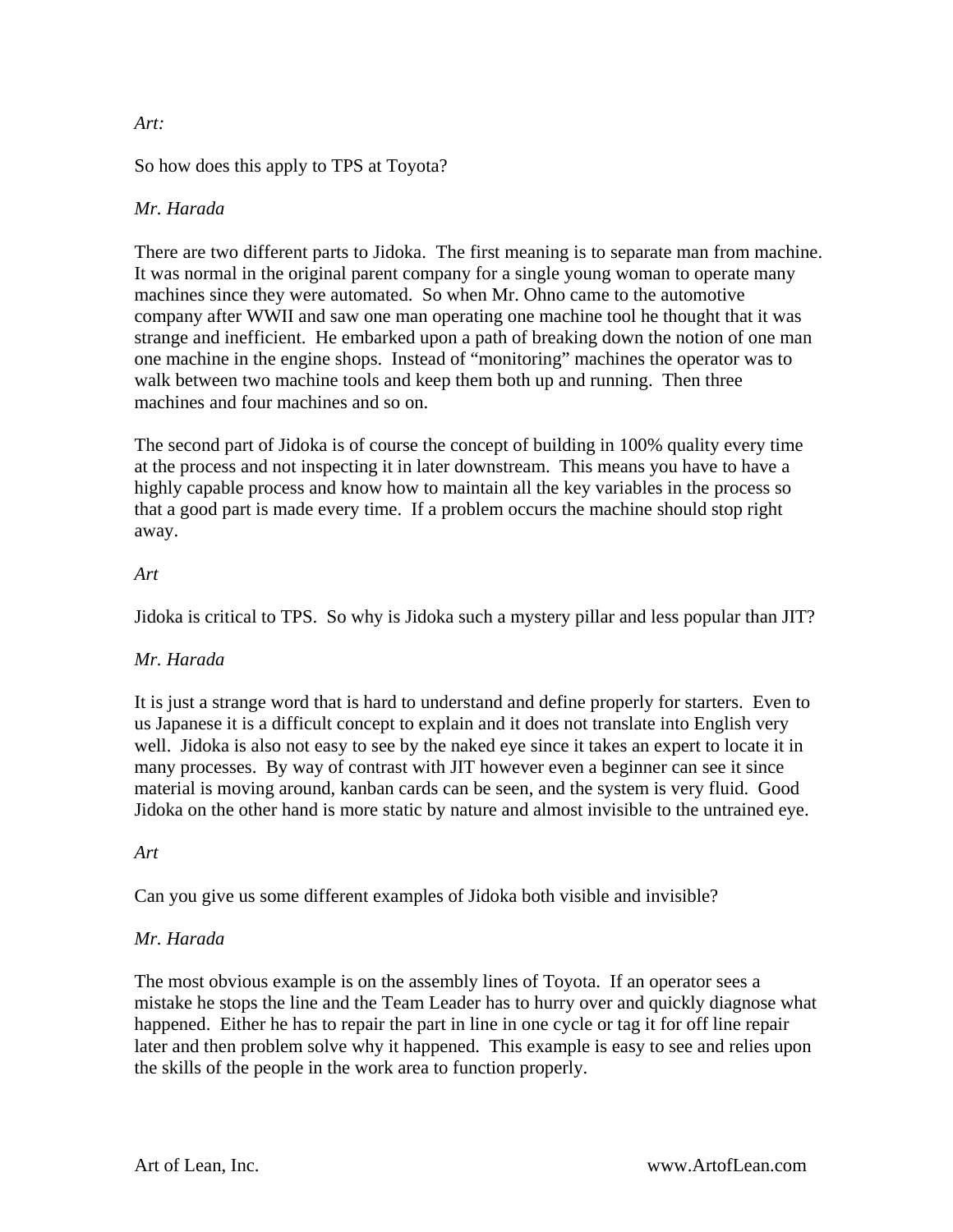Another simple example is the parts selection system on the engine assembly line. There might be six different types of alternators on a given engine line. A production instruction signal is relayed electronically to the assembly station and a small light bulb comes on to indicate the bin that the operator is supposed to select the correct alternator from for this engine model. There is also a small light curtain in front of the bin so that if the right part is not taken the line will stop automatically. This prevents many parts selection errors.

In various locations you have probably also seen simple error proofing devices used in assembly and on simple machines. From experience and analysis of past mistakes we can sometimes put a little device in place to help avoid repeating the problem again.

In machining it gets a lot harder however to see Jidoka and it depends upon the process. There are in-process gauging methods and post-process gauging methods. An in-process example is when we actually measure while we grind the final dimensions of the crankshaft journals. Grinding continues until the desired dimension is achieved. If the part is under or oversized it stops the machine right away and signals a fault. This is a form of Jidoka.

Other machines have air pads in the datum faces to verify if the part is located correctly or not. If not the machine will not cycle since something is wrong. Sometimes we use tool detectors to check if the drill is broken after drilling a hole on a transfer machine. If the dimension is really critical and can't be measured inside the process then we sometimes have to create special in line measurement stations to measure and record data. The automatic measurement stations stop the line if there is a problem.

Jidoka gets invisible and even more difficult however if you think about the machine conditions that sometimes have to be maintained properly . For example the quench concentration in an induction hardening process, the pre-load on the bearings in a spindle unit on a lathe, or the sharpness of a cutting tool all of these must be correctly maintained if the process is to make 100% good parts every time. It gets quite difficult to achieve Jidoka in practice and requires a very high level understanding of machine capability and what items to monitor and maintain.

*Art:* 

What is the connection to Andon with Jidoka?

#### *Mr. Harada:*

Some areas have lots of machines and only very few people to operate the equipment. Once we began stopping machines automatically we needed a way to signal visually what process was down in certain areas so the supervisor or appropriate person could quickly respond. First we had lights on each machine. Later we made big plastics boards with light bulbs and put them up in the air above the machines to clearly show all processes and which process was down. Still later we figured out ways to use the boards to also signal the need for material handling and deliver, indicate that quality checks that were coming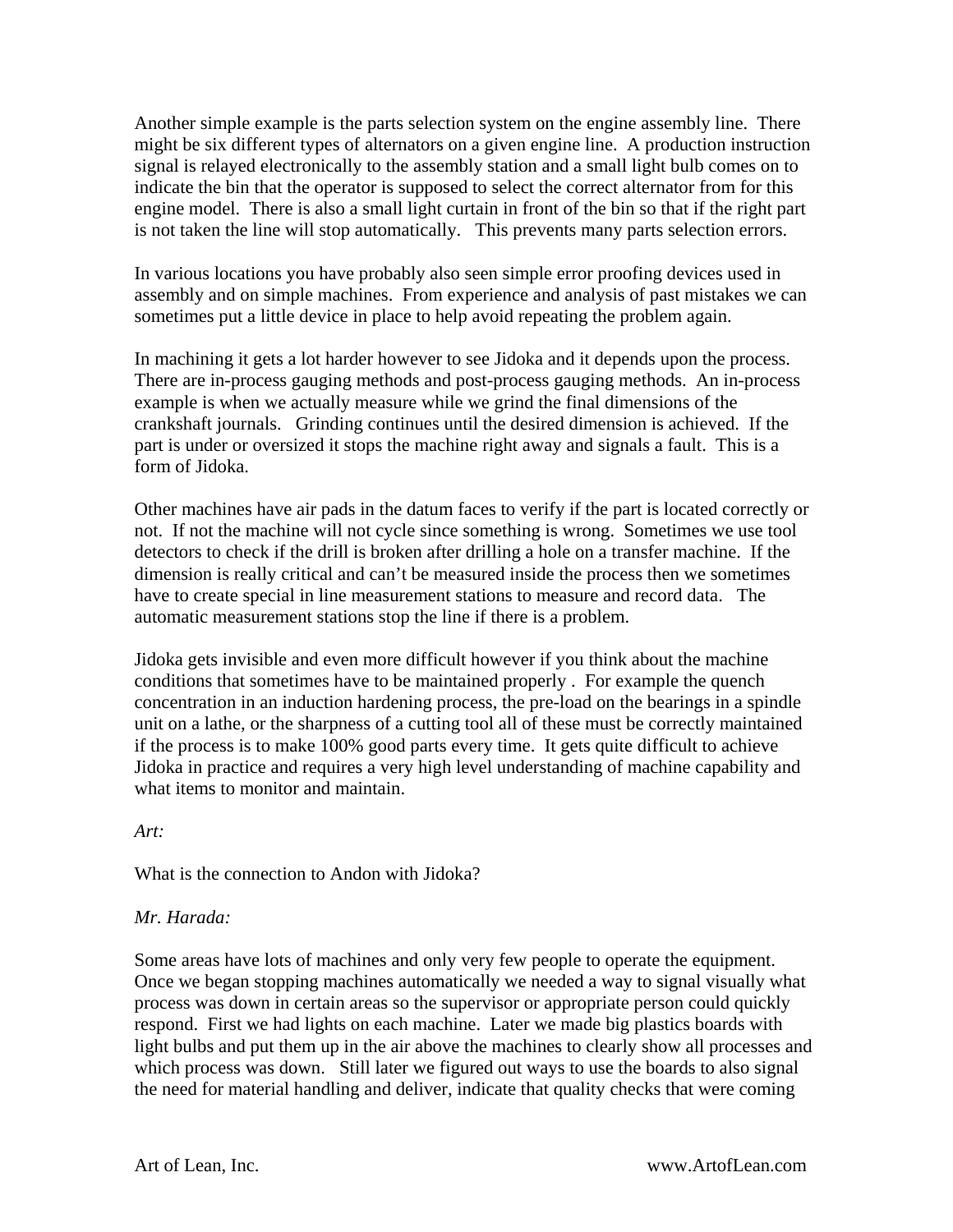up soon, or that tools changes that were about to occur. Then later counters were added to show the status of production during the shift in real time. It just evolved over time to be a very useful tool. The old ones were very dumb in comparison to today. Now we can use them to log data about the machine conditions and build a database for certain types of minor stops that don't make it into the maintenance downtime history system.

# *Art:*

It is very difficult to conduct Jidoka indeed. So what happens in TPS if a company does not practice any Jidoka technique at all.

# *Mr. Harada:*

They will struggle over time. If Jidoka is not practiced then you can not attain a very high level of quality and productivity will suffer since you are not catching problems. At least this is my experience in machine shops. Pull systems won't work well either I suppose. It takes a lot of labor hours to contain and fix quality problems and it is not good for morale either. Sorting and repairing parts is a non-value added activity and implies a fundamental disrespect for the human doing the work. Jidoka needs to signal a problem and then there has to be a strong culture of root cause problem solving to establish recurrence prevention.

# *Art:*

So how do people get to Jidoka?

# *Mr. Harada:*

Honestly I think it is a lot of hard work. There is no single recipe or secret advice for attaining high quality and learning how to stop machines. There is no simple single tool like kanban or a standardized work chart. Jidoka is part of the planning of the process from long before launch and continues all through the life cycle of the machine. Jidoka is now such a part of our equipment specifications that we sometimes take it for granted in Toyota. I would start by analyzing where the majority of defects come from or where process capability is lowest and ask why. Figure out the root cause for why a problem occurs and try to build the detection capability into the process somehow.

# *Art:*

What is the number one key point to keep in mind about all of this?

# *Mr. Harada:*

As counterintuitive as it sounds it is very important to practice stopping machines as soon as a problem occurs. Then the right people must go and look and see what happened. Of course you want to start the machine back up as soon as the situation is diagnosed and you don't want to keep stopping the machine. However if you don't stop the machine in the